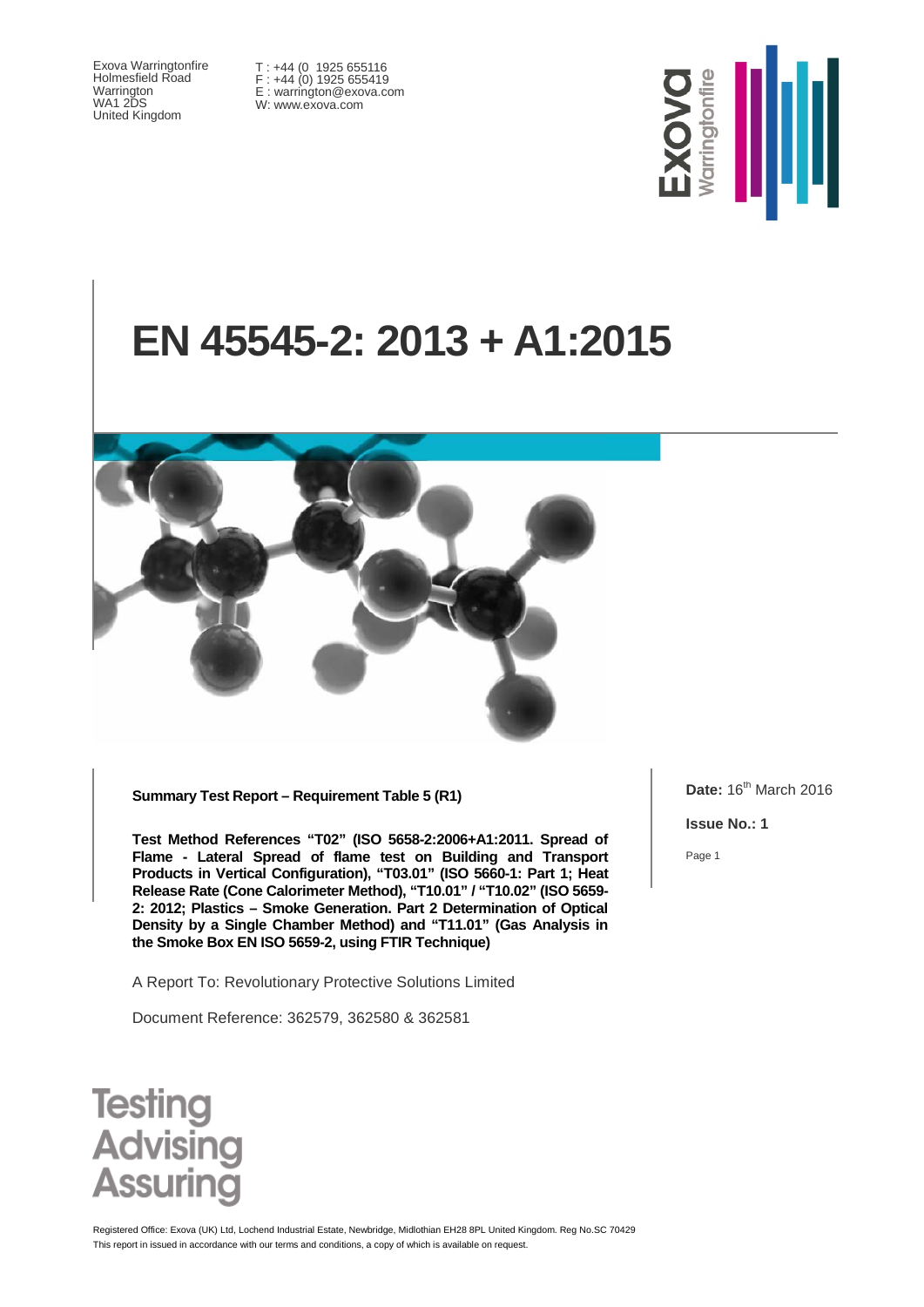



#### <span id="page-1-0"></span>**Executive Summary**

**Objective** To assess the results of tests performed in accordance with methods T02, T03.01, T10.01 / T10.02 and T11.01 as defined in EN 45545-2: 2013 + A1:2015 at an irradiance level of  $50k$ W/m<sup>2</sup> with a pilot flame, on specimens of a product and to provide an opinion of compliance with the requirements for wall composites, as defined in EN 45545-2: 2013 + A1:2015.

| <b>Generic Description</b>                                                           | <b>Product reference</b>                | <b>Thickness</b>  | Weight per unit<br>area   |
|--------------------------------------------------------------------------------------|-----------------------------------------|-------------------|---------------------------|
| Anti-graffiti easy maintenance<br>clear coating applied to an<br>aluminium substrate | "RPS MK4 Clear Coat"                    | $2.14$ mm*        | $5.41$ kg/m <sup>2*</sup> |
| Individual components used to manufacture composite:                                 |                                         |                   |                           |
| Final coating product                                                                | "RPS MK4 Clear Coat"                    | 10 microns        | Unable to provide         |
| Second coating product                                                               | "3MScotchkote WB Urethane<br>DICOL 170" | 2 x 25 microns    | Unable to provide         |
| First coating product                                                                | "3M Scotchkote Epoxy Primer<br>MC 135"  | 15 to 20 microns  | Unable to provide         |
| Substrate                                                                            | "Aluminium"                             | 1.5 <sub>mm</sub> | Unable to provide         |
| *determined by Exova Warringtonfire                                                  |                                         |                   |                           |
| Please see page 5 of this test report for the full description of the product tested |                                         |                   |                           |

**Test Sponsor** Revolutionary Protective Solutions Limited, 73 Lucas Road, Snodland, Kent, ME6 5PZ

**Opinion We consider the results of the tests detailed above demonstrate that the product, as tested, complies with the wall composite requirements, R1 (detailed in Table 5 of EN 45545-2: 2013 + A1:2015) for a HL1, HL2 and HL3 Hazard Level Classification.**

## <span id="page-1-1"></span>**Signatories**

Responsible Officer T. Mort \* Senior Technical Officer

\* For and on behalf of **Exova Warringtonfire**.

| Authorised<br>S. Deeming *<br><b>Business Unit Head</b> |  |
|---------------------------------------------------------|--|

Report Issued: 16<sup>th</sup> March 2016

This version of the report has been produced from a .pdf format electronic file that has been provided by **Exova Warringtonfire** to the sponsor of the report and must only be reproduced in full. Extracts or abridgements of reports must not be published without permission of **Exova Warringtonfire.**

| Document No.: | 362579, 362580 & 362581                                   | Page No.:   | $2$ of 8                    |
|---------------|-----------------------------------------------------------|-------------|-----------------------------|
| Author:       | T. Mort                                                   | Issue Date: | 16 <sup>th</sup> March 2016 |
| Client:       | <b>Revolutionary Protective</b><br><b>Systems Limited</b> | Issue No.:  |                             |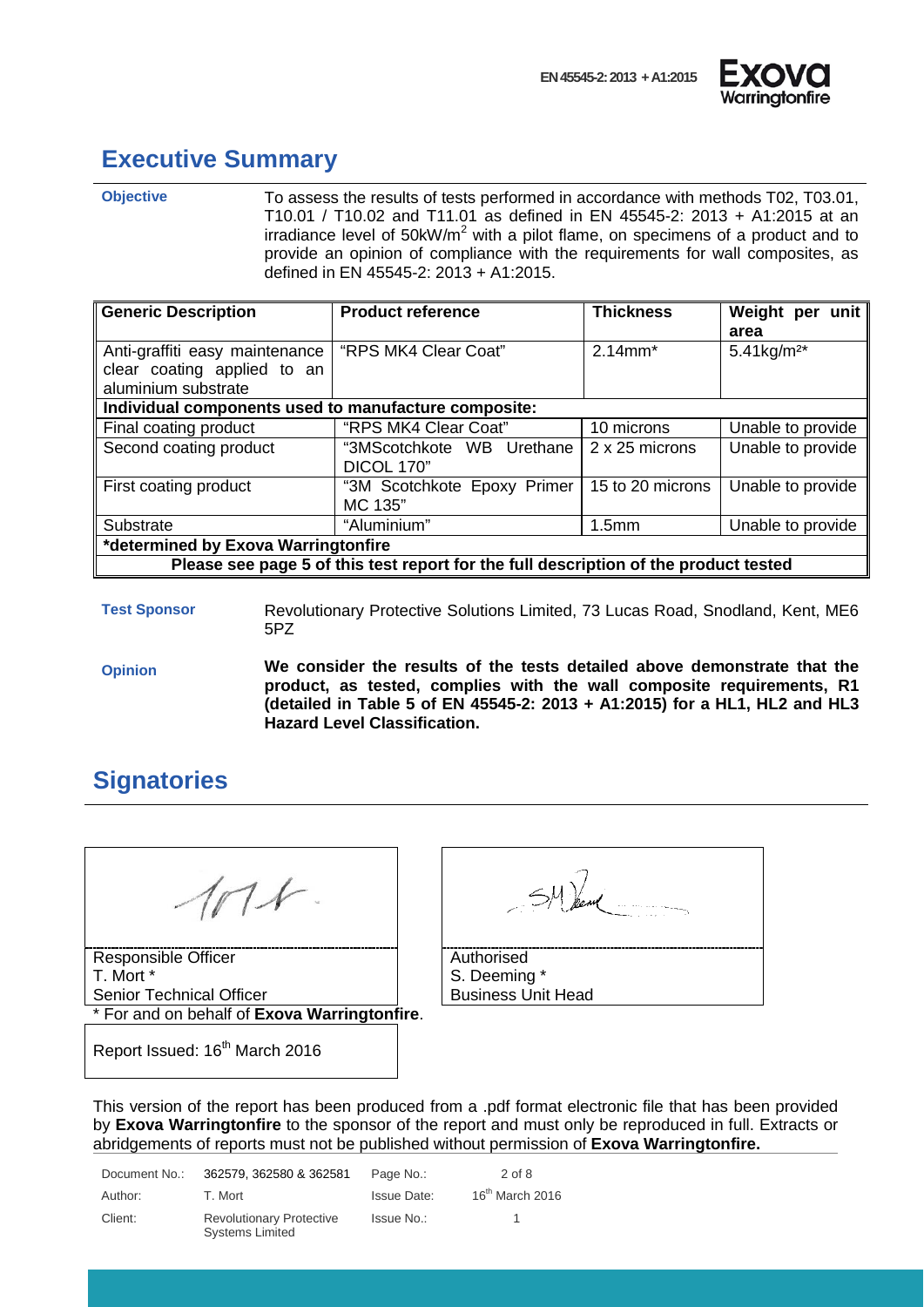

| <b>EXOVCI</b>  |
|----------------|
| Warringtonfire |

| <b>CONTENTS</b> | <b>PAGE NO.</b> |
|-----------------|-----------------|
|                 |                 |
|                 |                 |
|                 |                 |
|                 |                 |
|                 |                 |
|                 |                 |

 $3$  of  $8$ Document No.: 362579, 362580 & 362581 Page No.: Author: T. Mort **Issue Date:**  $16^{th}$  March 2016 Revolutionary Protective<br>Systems Limited Client: Issue No.:  $\overline{1}$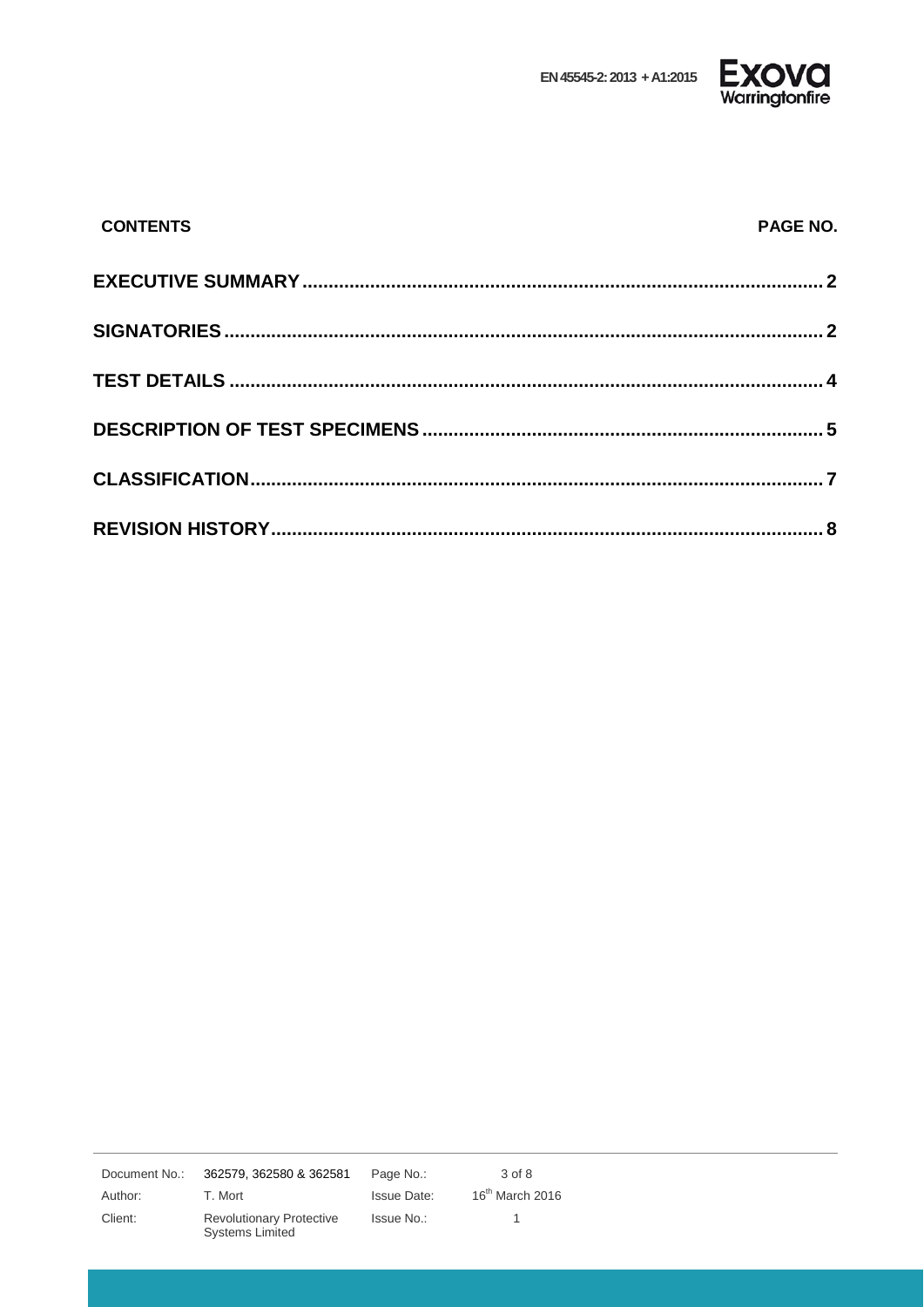

<span id="page-3-0"></span>

| <b>Test Details</b> |  |
|---------------------|--|
|---------------------|--|

| <b>Terms Of Reference</b>                                                                                                                 | To assess the results of tests performed in accordance with methods T02,<br>T03.01, T10.01 / T10.02 and T11.01 as defined in EN 45545-2: 2013 + A1:2015<br>at an irradiance level of 50kW/m <sup>2</sup> with a pilot flame, on specimens of a product<br>and to provide an opinion of compliance with the requirements for wall<br>composites, as defined in EN 45545-2: 2013 + A1:2015.                                                                                                                                                                                                                                                                                                                                                                                             |  |  |
|-------------------------------------------------------------------------------------------------------------------------------------------|---------------------------------------------------------------------------------------------------------------------------------------------------------------------------------------------------------------------------------------------------------------------------------------------------------------------------------------------------------------------------------------------------------------------------------------------------------------------------------------------------------------------------------------------------------------------------------------------------------------------------------------------------------------------------------------------------------------------------------------------------------------------------------------|--|--|
| <b>Introduction</b>                                                                                                                       | Specimens of a product have been tested in accordance with the test methods<br>"T02" (ISO 5658-2:2006+A1:2011. Spread of Flame - Lateral Spread of flame test<br>on Building and Transport Products in Vertical Configuration), "T03.01" (ISO<br>5660-1: Part 1; Heat Release Rate (Cone Calorimeter Method), "T10.01" /<br>"T10.02" (ISO 5659-2: 2012; Plastics - Smoke Generation. Part 2 Determination<br>of Optical Density by a Single Chamber Method) and "T11.01" (Gas Analysis in<br>the Smoke Box EN ISO 5659-2, using FTIR Technique) as specified in EN<br>45545-2:2013 + A1:2015 "Requirements for Fire Behaviour of Materials and<br>Components". The results of the tests are fully reported in the Exova<br>Warringtonfire test reports No's. 362579, 362580 & 362581. |  |  |
|                                                                                                                                           | This summary report has been prepared at the request of the sponsor and relates<br>the results of the tests to the requirements for a wall composite R1, as defined in<br>Table 5 of EN 45545-2: 2013 + A1:2015.                                                                                                                                                                                                                                                                                                                                                                                                                                                                                                                                                                      |  |  |
|                                                                                                                                           | This summary should be read in conjunction with, and not accepted as a<br>substitute for the Exova Warringtonfire test reports No's. 362579, 362580 &<br>362581. Those test reports may include additional information which may be<br>relevant to the assessment of the potential fire hazard of the product.                                                                                                                                                                                                                                                                                                                                                                                                                                                                        |  |  |
| Face subjected to<br>tests                                                                                                                | The specimens were mounted in the test positions such that the coated face was<br>exposed to the heating conditions of the tests.                                                                                                                                                                                                                                                                                                                                                                                                                                                                                                                                                                                                                                                     |  |  |
| <b>Results of test</b>                                                                                                                    | The following results were obtained for the specimens, which were tested.                                                                                                                                                                                                                                                                                                                                                                                                                                                                                                                                                                                                                                                                                                             |  |  |
| "T02" ISO<br>5658-<br>2:2006+A1:2011                                                                                                      | Critical flux at extinguishment (CFE) =<br>47.97kW/m <sup>2</sup><br>Heat for sustained burning $(Qsb) =$<br>$6.36$ MJ/m <sup>2</sup>                                                                                                                                                                                                                                                                                                                                                                                                                                                                                                                                                                                                                                                 |  |  |
| "T03.01" ISO 5660-1                                                                                                                       | $7.63$ kW/m <sup>2</sup><br>$MARHE =$                                                                                                                                                                                                                                                                                                                                                                                                                                                                                                                                                                                                                                                                                                                                                 |  |  |
| "T10.01" / "T10.02"<br>ISO 5659-2: 2012                                                                                                   | Ds (4)<br>28<br>Ξ.<br>$VOF4 =$<br>50                                                                                                                                                                                                                                                                                                                                                                                                                                                                                                                                                                                                                                                                                                                                                  |  |  |
| "T11.01"<br>Gas<br>the<br><b>Analysis</b><br>in.<br><b>Smoke</b><br>ISO,<br><b>Box</b><br><b>FTIR</b><br><b>Using</b><br><b>Technique</b> | CIT <sub>4mins</sub><br>0.01<br>0.03<br>CIT <sub>8mins</sub><br>$=$                                                                                                                                                                                                                                                                                                                                                                                                                                                                                                                                                                                                                                                                                                                   |  |  |

The test results relate only to the behaviour of the test specimens of the product under the particular conditions of the test, they are not intended to be the sole criterion for assessing the potential hazard of the product in use.

| Document No.: | 362579, 362580 & 362581                                   | Page No.:   | 4 of 8            |
|---------------|-----------------------------------------------------------|-------------|-------------------|
| Author:       | T. Mort                                                   | Issue Date: | $16th$ March 2016 |
| Client:       | <b>Revolutionary Protective</b><br><b>Systems Limited</b> | Issue No.:  |                   |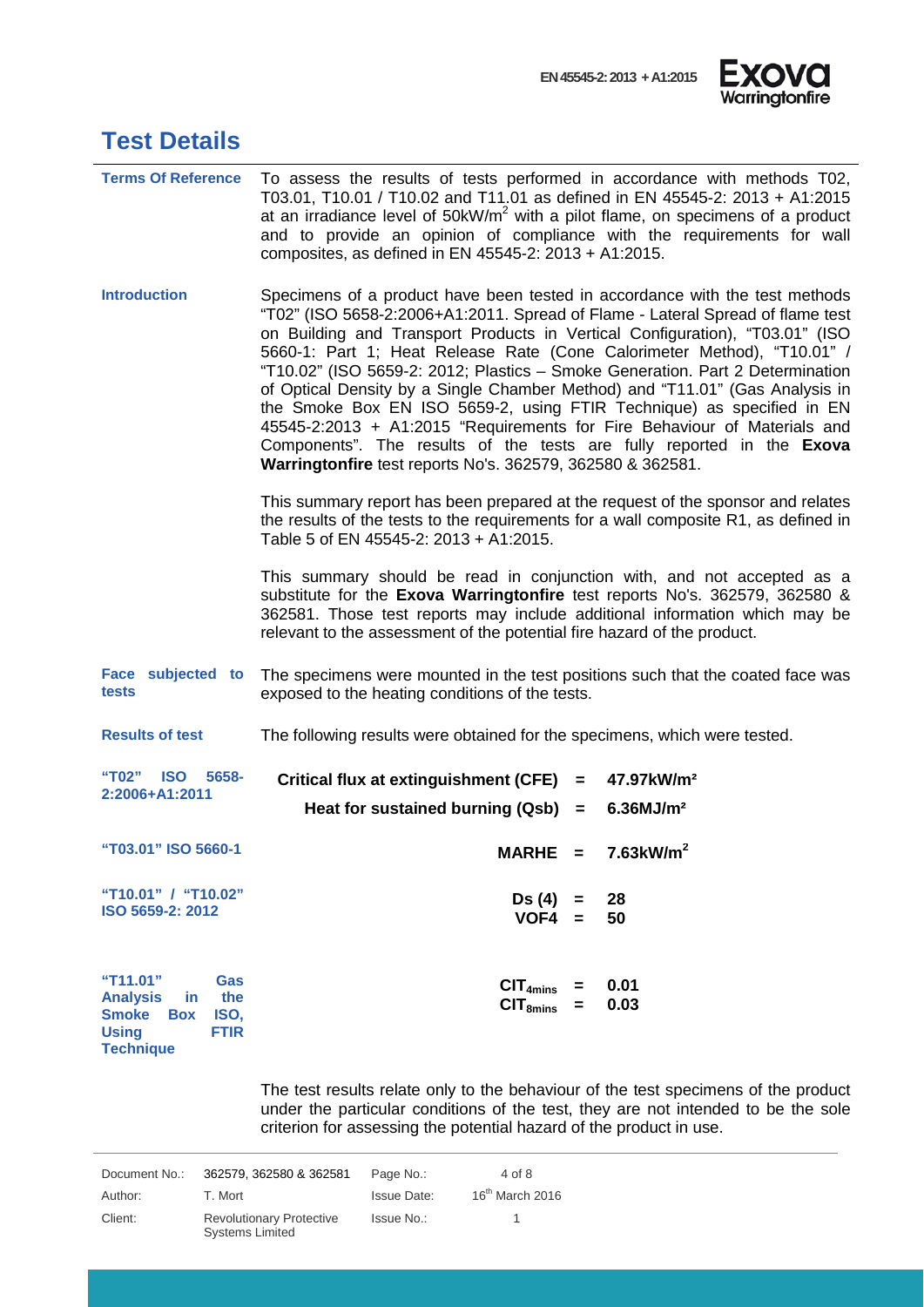

#### <span id="page-4-0"></span>**Description of Test Specimens**

The description of the specimens given below has been prepared from information provided by the sponsor of the test. All values quoted are nominal, unless tolerances are given. The specimens were supplied by the sponsor of the test. **Exova Warringtonfire** was not involved in any selection or sampling procedure.

| General description                 |                              | Anti-graffiti easy maintenance clear coating applied       |
|-------------------------------------|------------------------------|------------------------------------------------------------|
|                                     |                              | to an aluminium substrate                                  |
| Product reference of coating system |                              | "RPS MK4 Clear Coat"                                       |
| Overall coating system thickness    |                              | $87.5 \pm 5$ microns                                       |
| <b>Overall thickness</b>            |                              | 2.14mm (determined by Exova Warringtonfire)                |
| Overall weight per unit area        |                              | 5.41kg/m <sup>2</sup> (determined by Exova Warringtonfire) |
|                                     | Generic type                 | Anti-graffiti easy maintenance clear coating               |
|                                     | Product reference            | "RPS MK4 Clear Coat"                                       |
|                                     | Name of manufacturer         | <b>Revolutionary Protective Solutions Ltd</b>              |
| Final coating                       | Colour                       | "Clear"                                                    |
| product                             | Number of coats              | 1                                                          |
| (Test face)                         | Application thickness        | 10 microns                                                 |
|                                     | Application method           | Roll and Tip                                               |
|                                     | Specific gravity             | See Note 1 below                                           |
|                                     | Flame retardant details      | See Note 2 below                                           |
|                                     | Curing process               | 48hours at 20°C                                            |
|                                     | Generic type                 | 2 component water based urethane paint                     |
|                                     | Product reference            | "3M Scotchkote WB Urethane DICOL 170"                      |
|                                     | Name of manufacturer         | 3M                                                         |
|                                     | Colour                       | "White"                                                    |
| Second                              | Number of coats              | $\overline{2}$                                             |
| coating                             | Application thickness<br>per | 25 microns dry cure                                        |
| product                             | coat                         |                                                            |
|                                     | Application method           | Spray                                                      |
|                                     | Specific gravity             | See Note 1 below                                           |
|                                     | Flame retardant details      | See Note 1 below                                           |
|                                     | Curing process per coat      | Air cure 16 hours at 20°C                                  |
|                                     | Generic type                 | Epoxy primer                                               |
|                                     | Product reference            | "3M Scotchkote Epoxy Primer MC 135"                        |
|                                     | Name of manufacturer         | 3M                                                         |
|                                     | Colour                       | "Light Grey"                                               |
| First coating                       | Number of coats              | 1                                                          |
| product                             | Application thickness        | Between 15 to 20 microns                                   |
|                                     | Application method           | Spray                                                      |
|                                     | Specific gravity             | See Note 1 below                                           |
|                                     | Flame retardant details      | See Note 1 below                                           |
|                                     | Curing process               | 16 hours at 20°C                                           |

Document No.: 362579, 362580 & 362581 Page No.: 5 of 8

Client: Revolutionary Protective Systems Limited

Issue No.: 1

Author: T. Mort Issue Date: 16<sup>th</sup> March 2016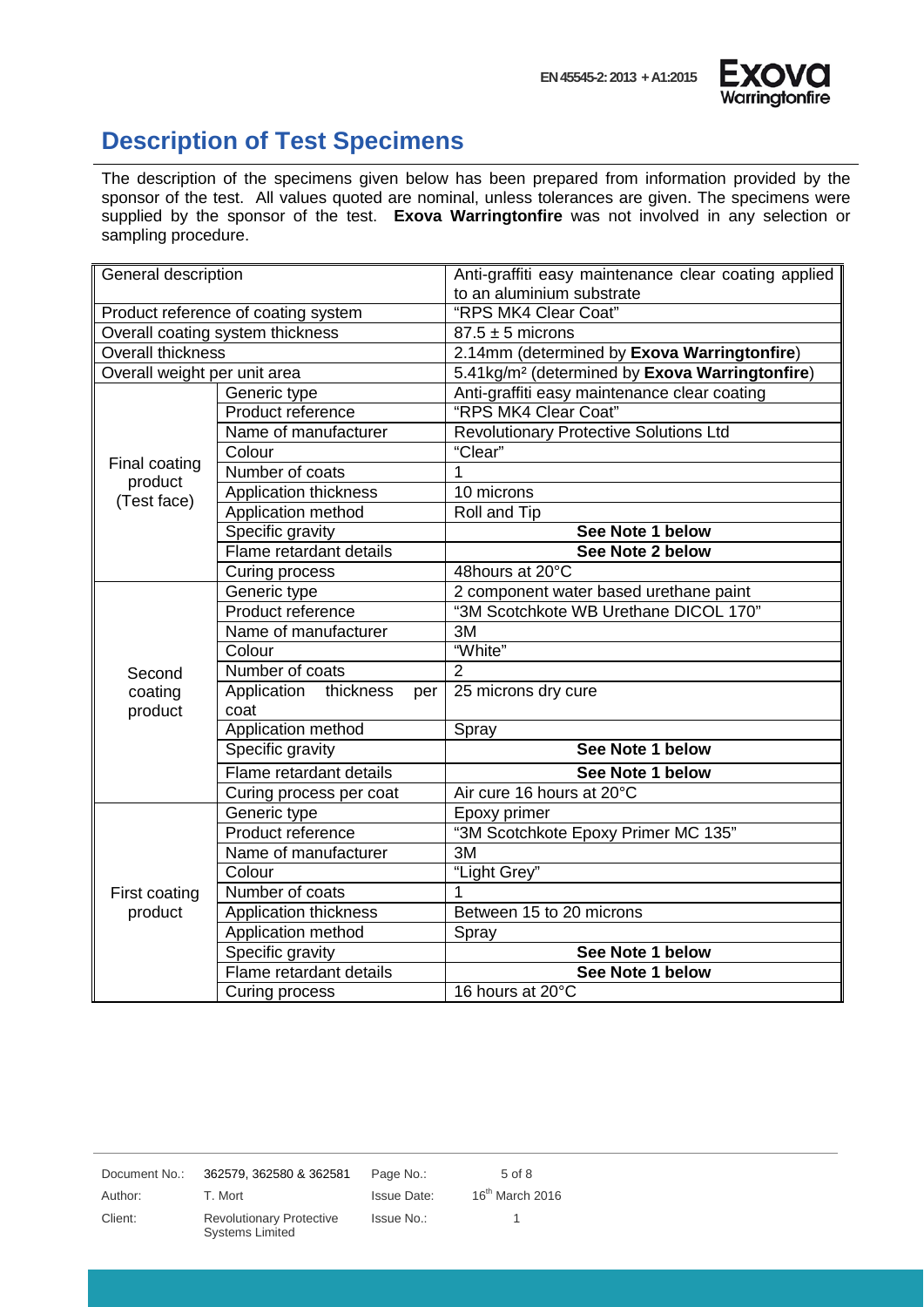**EN 45545-2: 2013 + A1:2015**



|           | Product reference                             | "Aluminium"                                     |
|-----------|-----------------------------------------------|-------------------------------------------------|
|           | Generic type                                  | Aluminium                                       |
|           | Name of manufacturer                          | See Note 1 below                                |
| Substrate | <b>Thickness</b>                              | 1.5 <sub>mm</sub>                               |
|           | Weight per unit area                          | See Note 1 below                                |
|           | Flame retardant details                       | The substrate is inherently flame retardant     |
|           | <b>Preparation details</b>                    | Sanded with orbital sander using P120 sandpaper |
|           | Brief description of manufacturing process of | See Note 1 below                                |
| coatings  |                                               |                                                 |

**Note 1. The sponsor was unable to provide this information.**

**Note 2. The sponsor of the test has confirmed that no flame retardant additives were utilised in the production of the component.**

Document No.: 362579, 362580 & 362581 Page No.: 6 of 8

Client: Revolutionary Protective Systems Limited

Issue No.: 1

Author: T. Mort Issue Date: 16<sup>th</sup> March 2016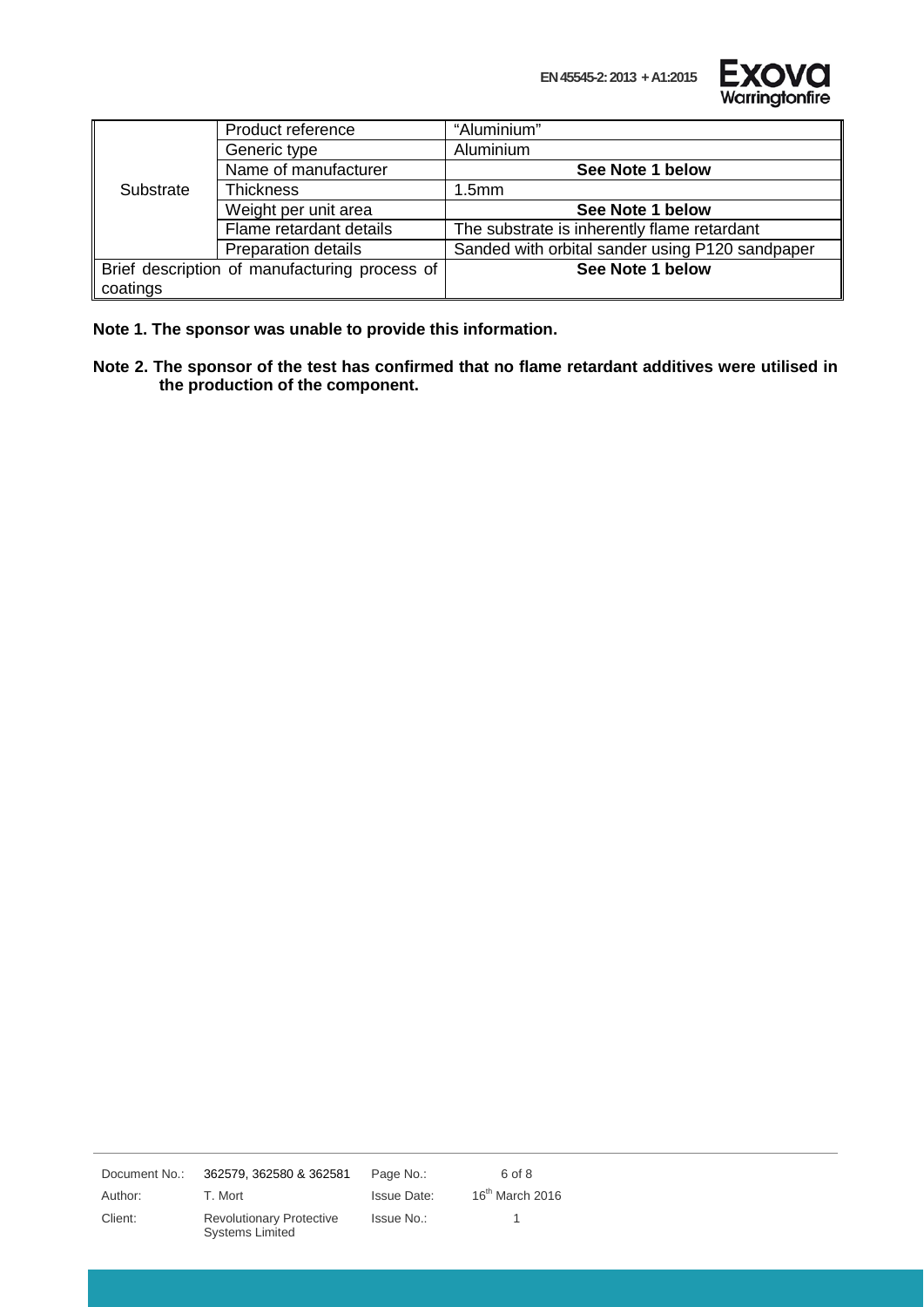

### <span id="page-6-0"></span>**Classification**

| <b>Opinion</b>             | We consider the results of the tests detailed above demonstrate that the<br>product, as tested, complies with the wall composite requirements, R1<br>(detailed in Table 5 of EN 45545-2: 2013 + A1:2015) for a HL1, HL2 and HL3<br><b>Hazard Level Classification.</b>                                                                        |
|----------------------------|-----------------------------------------------------------------------------------------------------------------------------------------------------------------------------------------------------------------------------------------------------------------------------------------------------------------------------------------------|
| <b>Validity of opinion</b> | This opinion is based on the requirements of EN 45545-2: 2013 + A1:2015 at the<br>date of this report. If EN 45545-2 is revised or amended in any way subsequent<br>to that date, care must be taken to ensure that this opinion is not invalidated by<br>those revisions or amendments.                                                      |
|                            | The opinion has been formulated on the assumption that the specimens are<br>representative of the product in practice. Exova Warringtonfire was not involved<br>in any sampling or selection procedures which would confirm this or in any audit<br>testing which would provide confidence in the consistency of the product in the<br>tests. |
|                            | This report may only be reproduced in full. Extracts or abridgements shall not be<br>published without permission of Exova Warringtonfire.                                                                                                                                                                                                    |

Document No.: 362579, 362580 & 362581 Page No.: 7 of 8

Client: Revolutionary Protective Systems Limited

Issue No.: 1

Author: T. Mort Channel Issue Date: 16<sup>th</sup> March 2016